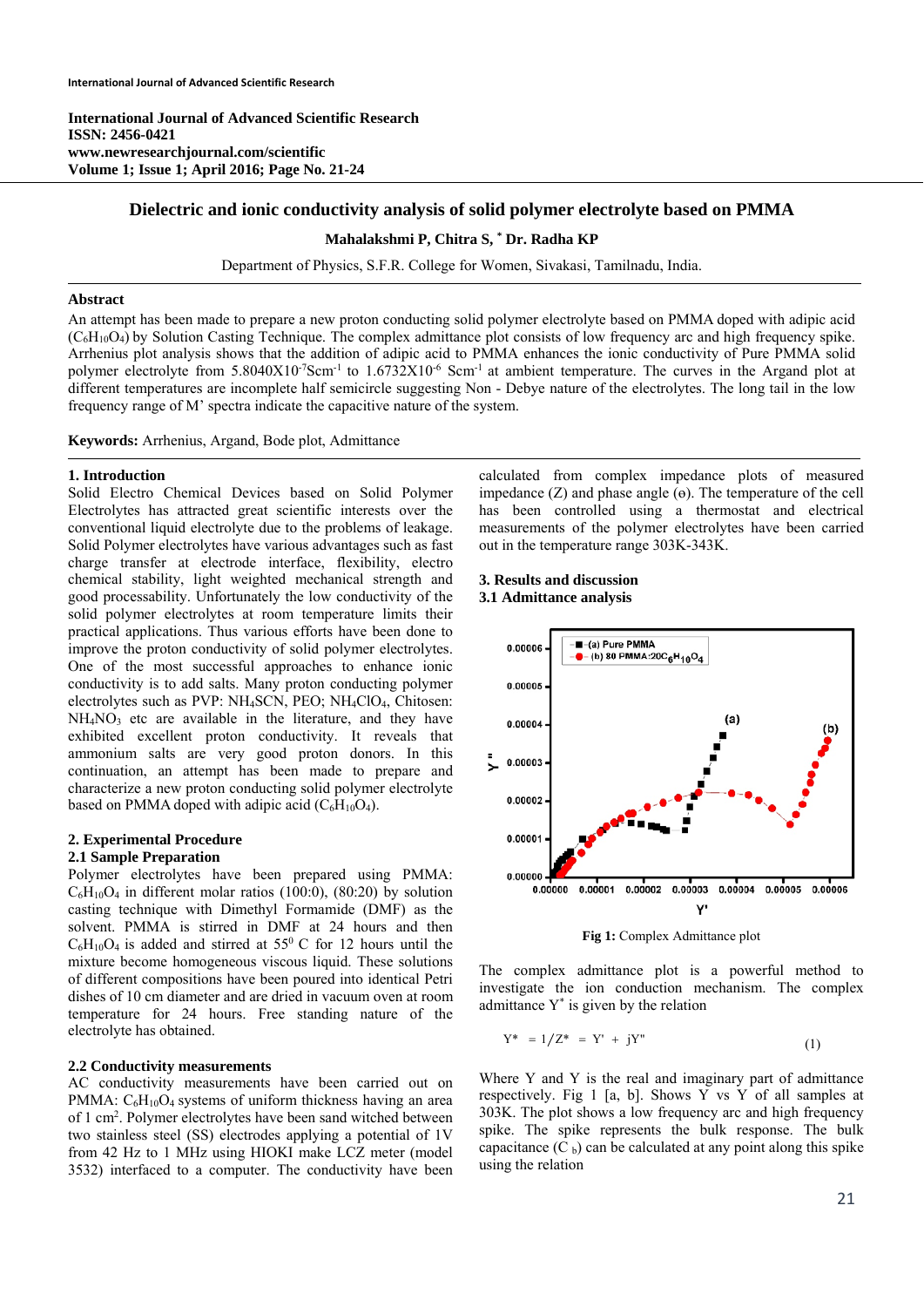**International Journal of Advanced Scientific Research**

$$
C_b = \frac{Y''}{\omega} \tag{2}
$$

Low frequency arc representing the series combination of the bulk resistance  $(R_b)$  and electrode capacitance  $C_e$  as shown in the equivalent circuit 1.



Equivalent Circuit 1

The intercept of the low frequency arc on the real axis is  $1/R<sub>b</sub>$ . The value of  $1/R_b$  of all samples have been obtained from curve fitting method. Then the conductivity of all samples have been calculated using the relation

$$
\sigma = \ell / R_{b} A
$$
 (3)

Where  $' \ell'$  is the thickness of the polymer electrolyte and A is the surface area of the electrolyte. The calculated values are presented in table – 1. The addition of the salt adipic acid to PMMA enhances the amorphous phases of polymer matrix which in turn increases the ionic conductivity. Similar results have been reported by the author Hema [1].

**Table 1:** Ionic conductivity PMMA: C6H1004 polymer electrolytes at 303K.

| S. No. | Composition (PMMA: C6H1004) | Ionic conductivity (S/cm) |  |
|--------|-----------------------------|---------------------------|--|
|        | 100:0                       | $5.8040X10^{-7}$          |  |
|        | 80:20                       | $1.6732X10^{-6}$          |  |

# **3.2 Temperature Dependence of Ionic Conductivity**

The temperature dependence of conductivity for (Pure PMMA) and (80 PMMA: 20  $C_6H_{10}O_4$ ) polymer electrolytes over a temperature range 303-343K is shown in figure 2.



**Fig 2:** Arrhenius plot

The plot shows that the conductivity increases with increase of temperature. The calculated regression values for all the electrolytes are close to unity which suggests Arrhenius type, thermally activated process. This indicates that the plots obey Arrhenius law,

$$
\sigma T = \sigma_0 \exp(-E_a / kT)
$$
 (4)

Where  $\sigma_0$  is the pre-exponential factor and  $E_a$  is the activation energy for conduction. The nature of cation transport is quite similar to that occurring in ionic crystal, where ions jump in to neighboring vacant sites and hence, increase conductivity to higher value it is also understood that the increase in conductivity with temperature can be linked to the decrease in viscosity and hence increased chain flexibility [2]. The activation energy Ea, evaluated from the slope of the plots, regression and standard value of Pure PMMA and 80 PMMA:  $20 \text{ C}_6\text{H}_{10}\text{O}_4$  electrolytes have been presented in the table 3. The incorporation of 20mol% adipic acid to Pure PMMA lowers the activation energy of Pure PMMA from 0.1438eV to 0.1275eV. It may be due to decrease in the energy barrier to the proton transport in the polymer matrix [3].

**Table 3:** Activation energy, Regression and Standard value of polymer electrolytes

| Composition (mol $\%$ )                         | Activation energy, $E_a(eV)$ | <b>Regression</b> | <b>Standard value</b> |
|-------------------------------------------------|------------------------------|-------------------|-----------------------|
| Pure PMMA                                       | 0.1438                       | 0.96825           | 0.03219               |
| 80PMMA: $20 \text{ C}_6\text{H}_{10}\text{O}_4$ | 0.1275                       | 0.99421           | 0.01565               |

# **3.3 Argand plot analysis**

The nature of relaxation processes present in the polymer electrolytes can be demonstrated by the study of Argand plot at different temperatures. Figure 3 shows the temperature dependence of Argand plot of 80PMMA:20C<sub>6</sub>H<sub>10</sub>O<sub>4</sub> polymer electrolyte. From the fig, it is obvious that the curves of argand plot at different temperatures are incomplete half semicircle which cannot be explained by Debye model (i.e single relaxation time). The author Kwan has reported many reasons for the existence of relaxation times distributed in solids such as hopping, space charge polarization and inhomogenetics [4].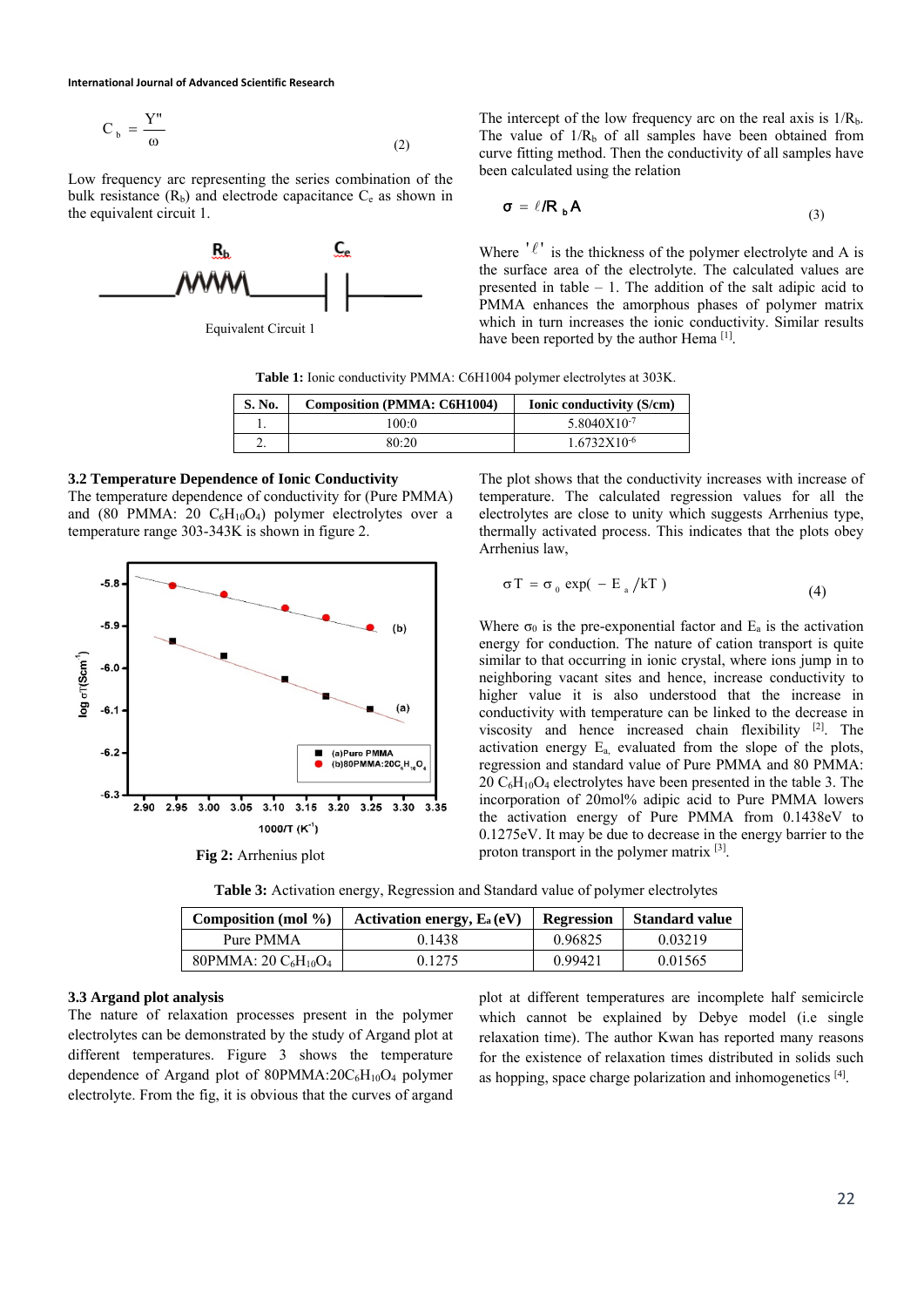

**Fig 3:** Argand plot

The author Matveeva reported that the radius of the arc of the Argand plot is dependent on the electrical conductivity of the electrolytes that is the larger arc means lower electrical conductivity [5]. In our case, the radius of arc decreases with rise in temperature which means that the ionic conductivity of the electrolytes increases with temperature. This can be ascribed to the increase of ionic conductivity leading to increase in ionic mobility with temperature [6].

#### **3.4 Modulus spectra analysis**

The real part  $(M')$  and imaginary part  $(M'')$  of electrical modulus have been calculated using the following equations:



**Fig 4:** (a) Real and (b) Imaginary part of Modulus spectra

$$
M' = \frac{\varepsilon'}{\varepsilon' + \varepsilon''}
$$
\n(5)

$$
M'' = \frac{\varepsilon'}{\varepsilon' + \varepsilon''}
$$
 (6)

Figure 4 (a, b) depicts the frequency dependence of M′ and M″ of 80 PMMA: 20 C6H10O4 polymer electrolytes at different temperatures respectively. The presence of long tail at low frequency region reveals the presence of large capacitance related with the electrodes. The modulus peak maximum shifts to higher frequencies and the peak maximum value decreases with increase of temperature recommending the presence of more than one type of relaxation mechanisms [7]. It is in concord with the Argand plot analysis.

# **3.5 Phase Bode plot analysis**



**Fig 5:** Phase Bode plot

Fig 5 shows the frequency dependence of the phase angle  $\theta$  as a function of frequency of 80 PMMA: 20 C6H10O4 polymer electrolytes. In the low frequency region, the phase angle is nearly zero. It indicates the resistor like behavior. In the intermediate frequencies, phase angle increases as the frequency increases and reaches maximum. The frequency dependent phase shift is due to capacitative reactance of the current which depends upon the frequency. The double layer capacitance can be calculated from the peak maximum.

#### **4. Conclusion**

Proton conducting Solid Polymer electrolytes based on PMMA have been prepared by solution casting technique.

- The maximum ionic conductivity has found to be 1.6732X10-6 Scm-1 at 303K for Adipic acid doped Polymer electrolytes.
- The prepared polymer electrolytes obey Arrhenius equation.
- Argand plot analysis shows the non-Debye nature of the polymer electrolyte.
- The long tail in the low frequency range of M' spectra indicate the capacitive nature of the system.